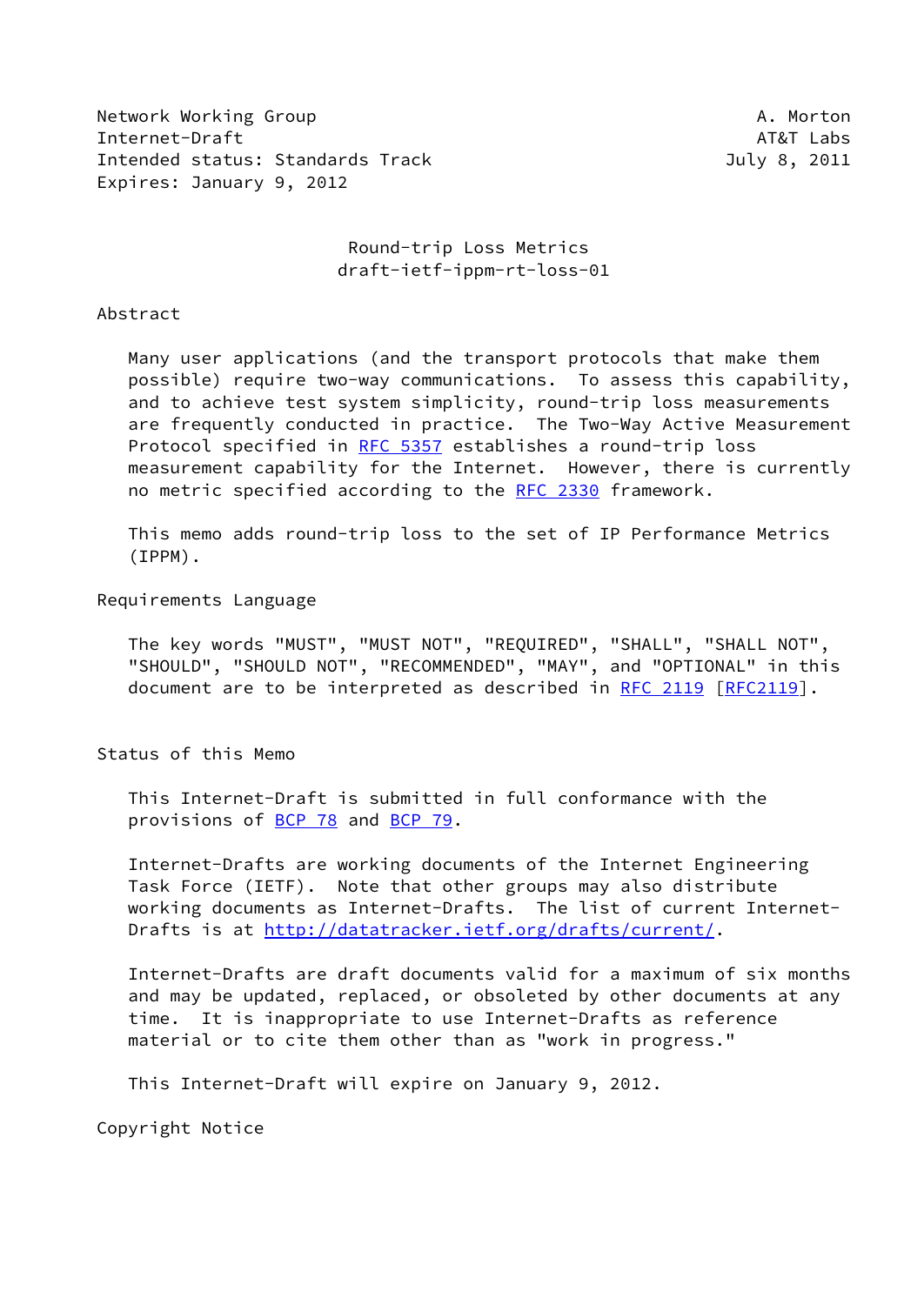Internet-Draft **Round-trip Loss** July 2011

 Copyright (c) 2011 IETF Trust and the persons identified as the document authors. All rights reserved.

This document is subject to **[BCP 78](https://datatracker.ietf.org/doc/pdf/bcp78)** and the IETF Trust's Legal Provisions Relating to IETF Documents [\(http://trustee.ietf.org/license-info](http://trustee.ietf.org/license-info)) in effect on the date of publication of this document. Please review these documents carefully, as they describe your rights and restrictions with respect to this document. Code Components extracted from this document must include Simplified BSD License text as described in Section 4.e of the Trust Legal Provisions and are provided without warranty as described in the Simplified BSD License.

## Table of Contents

| $\overline{2}$ . |                                                                                                                                                                                                                                                            |  |  |  |  |
|------------------|------------------------------------------------------------------------------------------------------------------------------------------------------------------------------------------------------------------------------------------------------------|--|--|--|--|
|                  | $\frac{3}{2}$ . Common Specifications for Round-trip Metrics 4                                                                                                                                                                                             |  |  |  |  |
| 3.1.             |                                                                                                                                                                                                                                                            |  |  |  |  |
| 3.2.             |                                                                                                                                                                                                                                                            |  |  |  |  |
|                  |                                                                                                                                                                                                                                                            |  |  |  |  |
|                  |                                                                                                                                                                                                                                                            |  |  |  |  |
|                  | $\underline{4}$ . A Singleton Round-trip Loss Metric 5                                                                                                                                                                                                     |  |  |  |  |
| 4.1.             | Name: Type-P-Round-trip-Loss 5                                                                                                                                                                                                                             |  |  |  |  |
| 4.2.             |                                                                                                                                                                                                                                                            |  |  |  |  |
|                  | 4.3. Definition and Metric Units 6                                                                                                                                                                                                                         |  |  |  |  |
|                  | $\underline{4.4}$ . Discussion and other details 7                                                                                                                                                                                                         |  |  |  |  |
|                  | $\underline{5}$ . A Sample Round-trip Loss Metric $\underline{7}$                                                                                                                                                                                          |  |  |  |  |
| 5.1.             | Name: Type-P-Round-trip-Loss- <sample>-Stream 7</sample>                                                                                                                                                                                                   |  |  |  |  |
| 5.2.             |                                                                                                                                                                                                                                                            |  |  |  |  |
|                  | $5.3.$ Definition and Metric Units 7                                                                                                                                                                                                                       |  |  |  |  |
|                  | $\underline{5.4}$ . Discussion and other details 8                                                                                                                                                                                                         |  |  |  |  |
|                  | 6. Round-trip Loss Statistic 9                                                                                                                                                                                                                             |  |  |  |  |
|                  | $6.1$ . Type-P-Round-trip-Loss- <sample>-Ratio 9</sample>                                                                                                                                                                                                  |  |  |  |  |
| $\mathbf{I}$ .   | Round-trip Testing and One-way Reporting $\,\mathsf{.} \,\mathsf{.} \,\mathsf{.} \,\mathsf{.} \,\mathsf{.} \,\mathsf{.} \,\mathsf{.} \,\mathsf{.} \,\mathsf{.} \,\mathsf{.} \,\mathsf{.} \,\mathsf{.} \,\mathsf{.} \,\mathsf{.} \,\mathsf{.} \,\mathsf{.}$ |  |  |  |  |
| 8.               | Measurement Considerations and Calibration 10                                                                                                                                                                                                              |  |  |  |  |
|                  | <u>9</u> . Security Considerations 10                                                                                                                                                                                                                      |  |  |  |  |
|                  | 9.1. Denial of Service Attacks 10                                                                                                                                                                                                                          |  |  |  |  |
|                  | $9.2$ . User Data Confidentiality 10                                                                                                                                                                                                                       |  |  |  |  |
|                  | <u>9.3</u> . Interference with the metrics $\ldots$ 11                                                                                                                                                                                                     |  |  |  |  |
|                  |                                                                                                                                                                                                                                                            |  |  |  |  |
|                  |                                                                                                                                                                                                                                                            |  |  |  |  |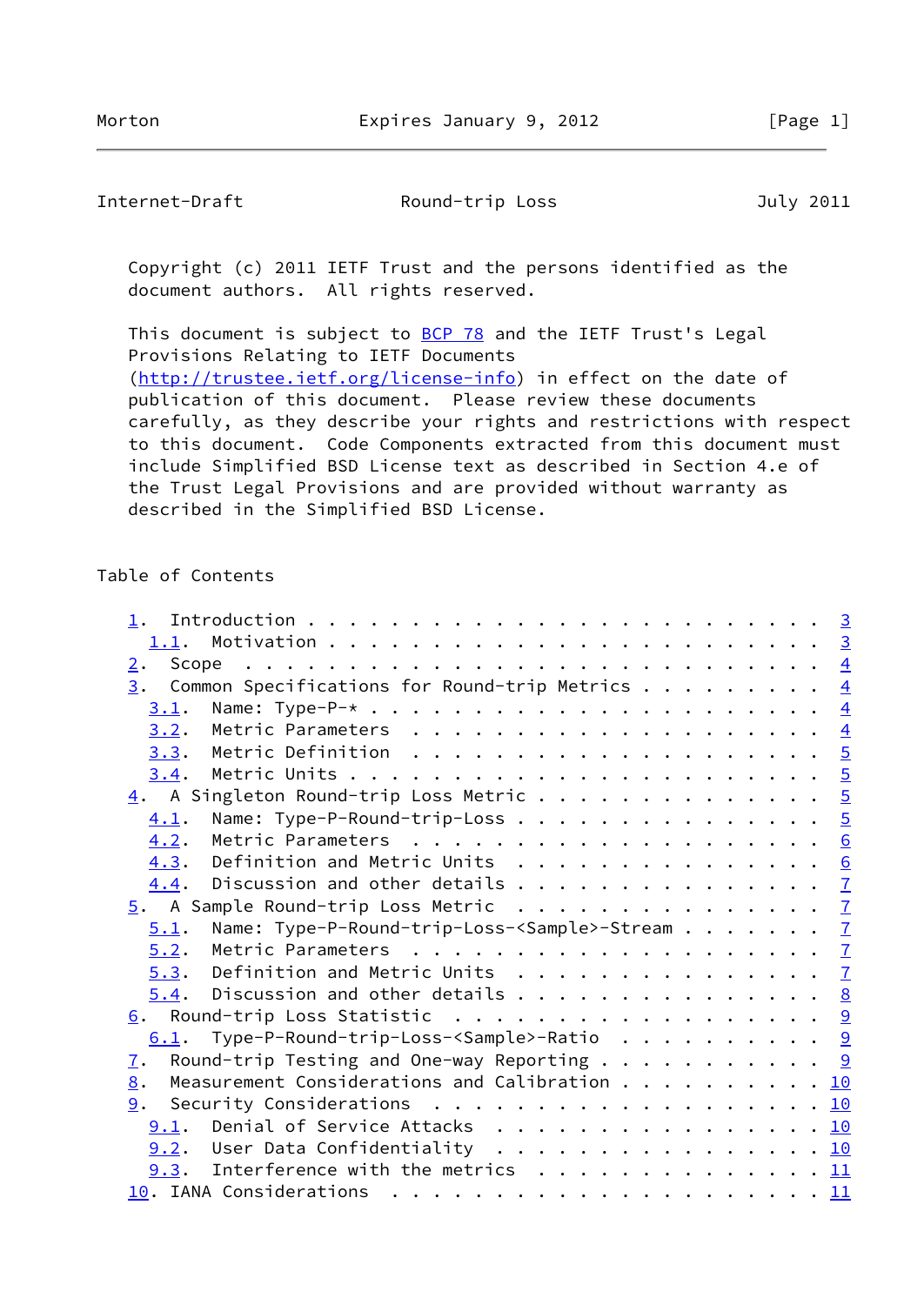| 12.1. Normative References 11   |
|---------------------------------|
| 12.2. Informative References 12 |
|                                 |

Morton **Expires January 9, 2012** [Page 2]

<span id="page-2-1"></span>

Internet-Draft Round-trip Loss July 2011

## <span id="page-2-0"></span>[1](#page-2-0). Introduction

 This memo defines a metric for round-trip loss on Internet paths. It builds on the notions and conventions introduced in the IP Performance Metrics (IPPM) framework [\[RFC2330](https://datatracker.ietf.org/doc/pdf/rfc2330)]. Also, the specifications of the One-way Loss metric [[RFC2680](https://datatracker.ietf.org/doc/pdf/rfc2680)] and the Round-trip Delay metric [[RFC2681](https://datatracker.ietf.org/doc/pdf/rfc2681)] are frequently referenced and modified to match the round-trip circumstances addressed here. However, this memo assumes that the reader is familiar with the references, and does not repeat material as was done in [\[RFC2681](https://datatracker.ietf.org/doc/pdf/rfc2681)].

This memo uses the terms "two-way" and "round-trip" synonymously.

# <span id="page-2-2"></span>[1.1](#page-2-2). Motivation

 Many user applications and the transport protocols that make them possible require two-way communications. For example, the TCP SYN->, <-SYN-ACK, ACK-> three-way handshake attempted billions of times each day cannot be completed without two-way connectivity in a near simultaneous time interval. Thus, measurements of Internet round trip loss performance provide a basis to infer application performance more easily.

 Measurement system designers have also recognized advantages of system simplicity when one host simply echoes or reflects test packets to the sender. Round-trip loss measurements are frequently conducted and reported in practice. The Two-Way Active Measurement Protocol (TWAMP) specified in [[RFC5357](https://datatracker.ietf.org/doc/pdf/rfc5357)] establishes a round-trip loss measurement capability for the Internet. However, there is currently no round-trip loss metric specified according to the [\[RFC2330](https://datatracker.ietf.org/doc/pdf/rfc2330)] framework.

 [RFC2681] indicates that round-trip measurements may sometimes encounter "asymmetric" paths. When loss is observed using a round trip measurement, there is often a desire to ascertain which of the two directional paths "lost" the packet. Under some circumstances,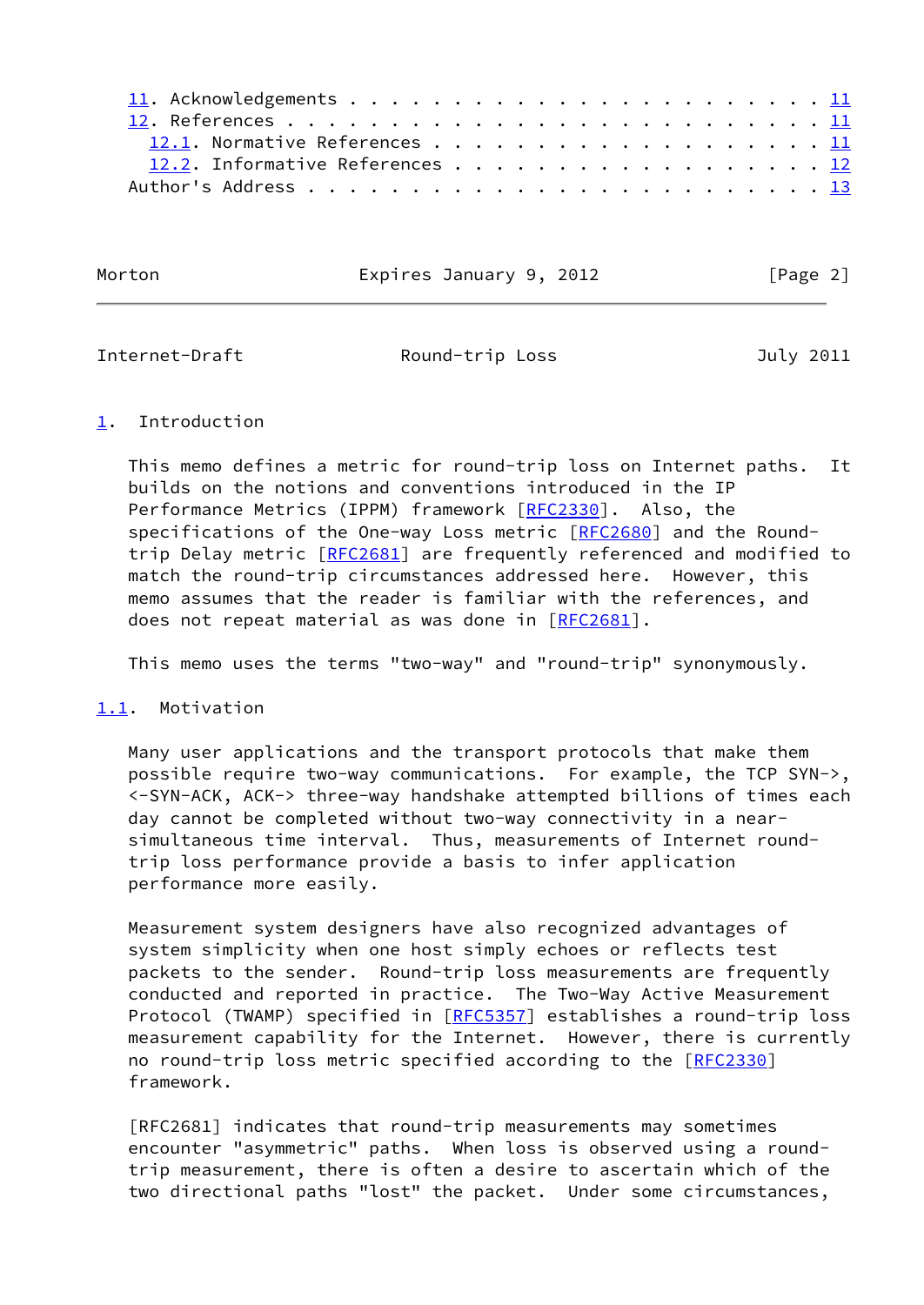it is possible to make this inference. The round-trip measurement method raises a few complications when interpreting the embedded one way results, and the user should be aware of them.

 [RFC2681] also points out that loss measurement conducted sequentially in both directions of a path and reported as a round trip result may be exactly the desired metric. On the other hand, it may be difficult to derive the state of round-trip loss from one-way measurements conducted in each direction unless a method to match the appropriate one-way measurements has been pre-arranged.

Finally, many measurement systems report statistics on a conditional

| Morton | Expires January 9, 2012 | [Page 3] |
|--------|-------------------------|----------|
|        |                         |          |

<span id="page-3-1"></span>Internet-Draft **Round-trip Loss** July 2011

 delay distribution, where the condition is packet arrival at the destination. This condition is encouraged in [[RFC3393](https://datatracker.ietf.org/doc/pdf/rfc3393)], [\[RFC5481](https://datatracker.ietf.org/doc/pdf/rfc5481)], and [\[draft-ietf-ippm-reporting-metrics](https://datatracker.ietf.org/doc/pdf/draft-ietf-ippm-reporting-metrics)]. As a result, lost packets need to be reported separately, according to a standardized metric. This memo defines such a metric.

See [Section 1.1](#page-2-2) of [RFC2680] for additional motivation of the packet loss metric.

# <span id="page-3-0"></span>[2](#page-3-0). Scope

 This memo defines a round-trip loss metric using the conventions of the IPPM framework [[RFC2330\]](https://datatracker.ietf.org/doc/pdf/rfc2330).

 The memo defines a singleton metric, a sample metric, and a statistic, as per [[RFC2330](https://datatracker.ietf.org/doc/pdf/rfc2330)].

 The memo also investigates the topic of one-way loss inference from a two-way measurement, and lists some key considerations.

### <span id="page-3-2"></span>[3](#page-3-2). Common Specifications for Round-trip Metrics

 To reduce the redundant information presented in the detailed metrics sections that follow, this section presents the specifications that are common to two or more metrics. The section is organized using the same subsections as the individual metrics, to simplify comparisons.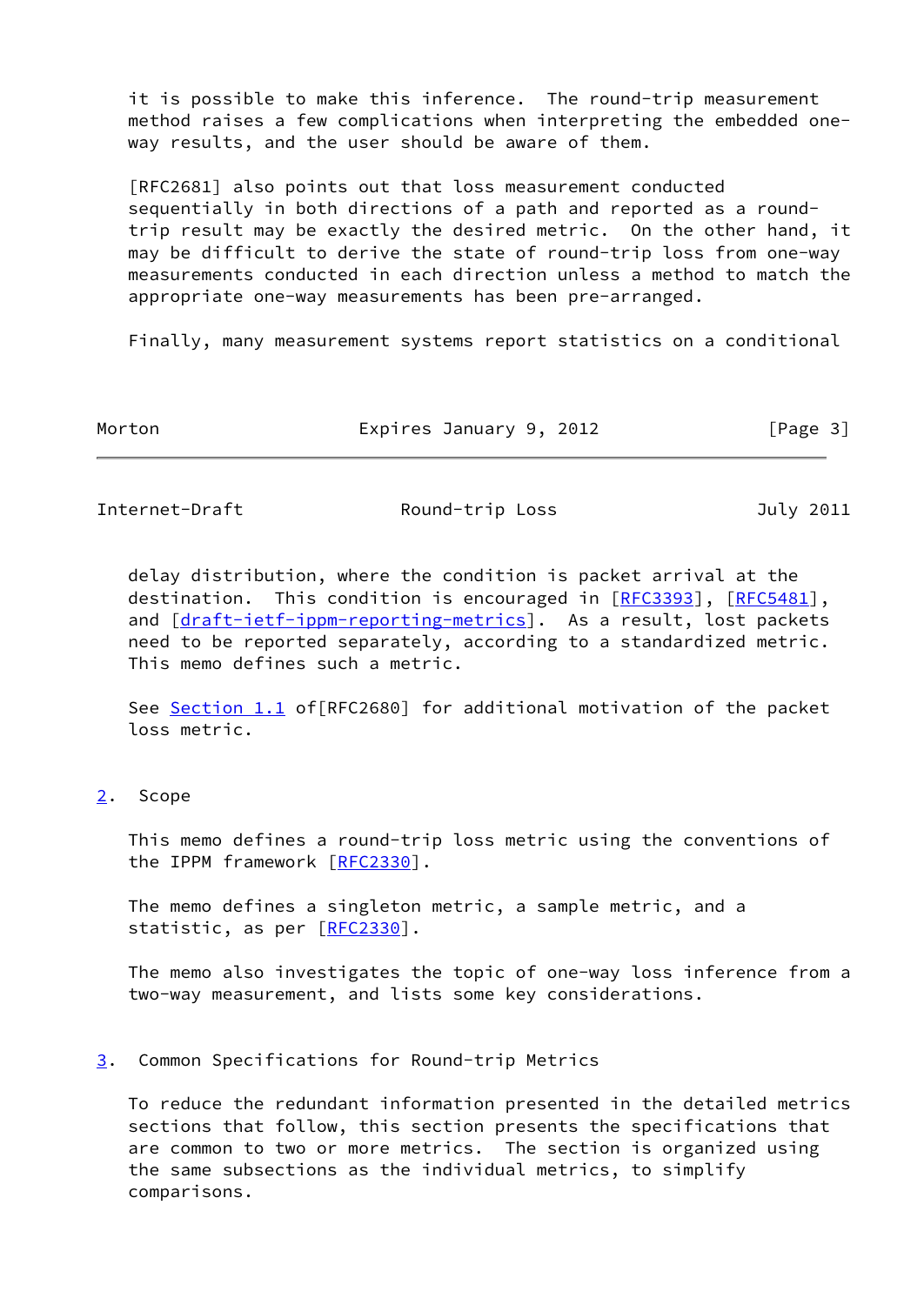<span id="page-4-0"></span> $3.1.$  $3.1.$  Name: Type-P- $*$ 

All metrics use the Type-P convention as described in  $[REC2330]$ . The rest of the name is unique to each metric.

<span id="page-4-1"></span>[3.2](#page-4-1). Metric Parameters

- o Src, the IP address of a host
- o Dst, the IP address of a host
- o T, a time (start of test interval)
- o Tf, a time (end of test interval)
- o lambda, a rate in reciprocal seconds (for Poisson Streams)

Morton **Expires January 9, 2012** [Page 4]

<span id="page-4-2"></span>Internet-Draft **Round-trip Loss** July 2011

- o incT, the nominal duration of inter-packet interval, first bit to first bit (for Periodic Streams)
- o T0, a time that MUST be selected at random from the interval [T, T+dT] to start generating packets and taking measurements (for Periodic Streams)
- o TstampSrc, the wire time of the packet as measured at MP(Src) as it leaves for Dst.
- o TstampDst, the wire time of the packet as measured at MP(Dst), assigned to packets that arrive within a "reasonable" time.
- o Tmax, a maximum waiting time for packets to arrive, set sufficiently long to disambiguate packets with long delays from packets that are discarded (lost).
- o M, the total number of packets sent between T0 and Tf
- o N, the total number of packets received at Dst (sent between T0 and Tf)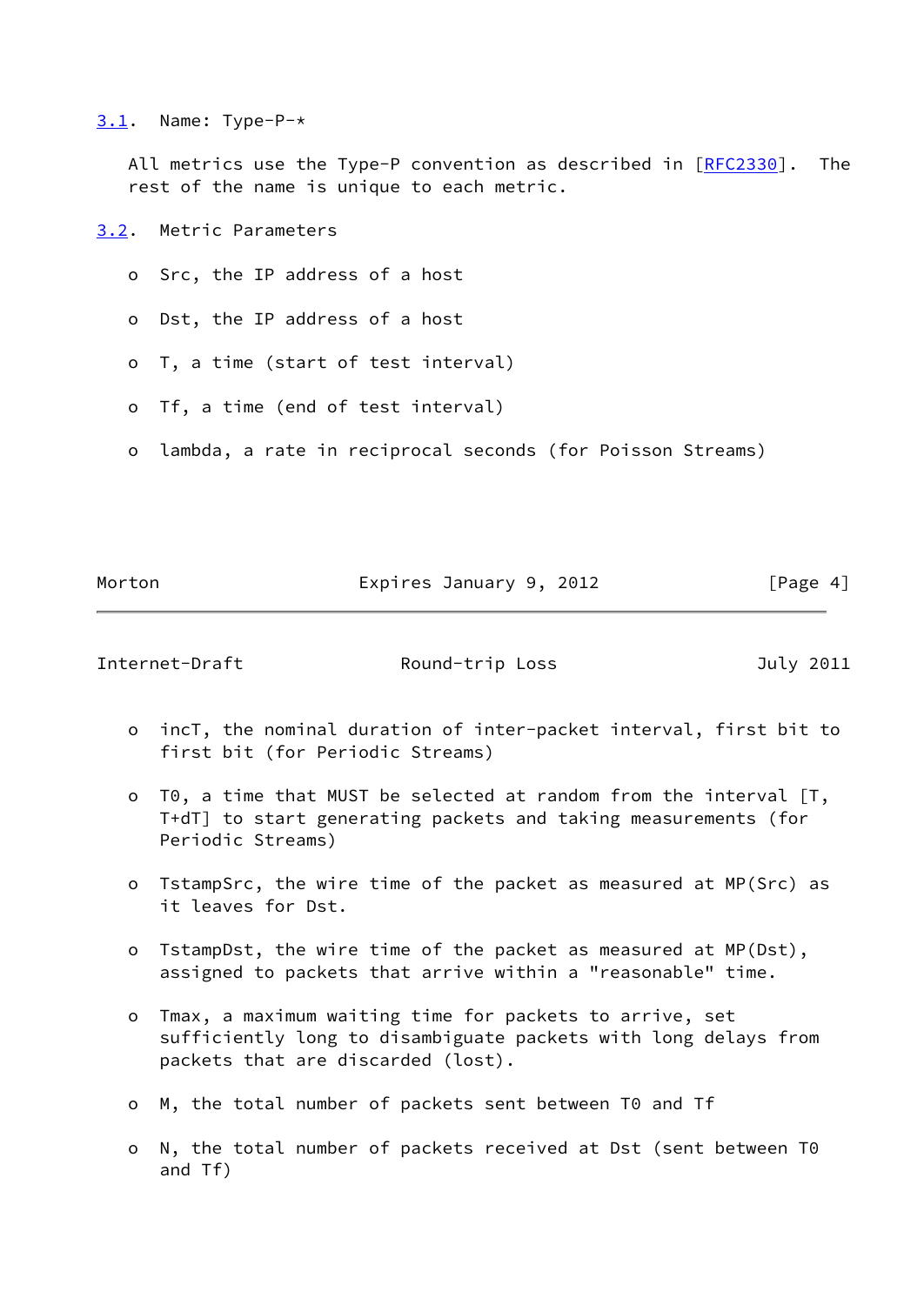- o Type-P, as defined in [\[RFC2330](https://datatracker.ietf.org/doc/pdf/rfc2330)], which includes any field that may affect a packet's treatment as it traverses the network
- <span id="page-5-0"></span>[3.3](#page-5-0). Metric Definition

This section is specific to each metric.

<span id="page-5-1"></span>[3.4](#page-5-1). Metric Units

 The metric units are logical (1 or 0) when describing a single packet's loss performance, where a 0 indicates successful packet transmission and a 1 indicates packet loss.

Units of time are as specified in [[RFC2330](https://datatracker.ietf.org/doc/pdf/rfc2330)].

Other units used are defined in the associated section.

- <span id="page-5-2"></span>[4](#page-5-2). A Singleton Round-trip Loss Metric
- <span id="page-5-3"></span>[4.1](#page-5-3). Name: Type-P-Round-trip-Loss

| Morton | Expires January 9, 2012 | [Page 5] |
|--------|-------------------------|----------|
|        |                         |          |

<span id="page-5-5"></span>Internet-Draft Round-trip Loss July 2011

<span id="page-5-4"></span>[4.2](#page-5-4). Metric Parameters

See [section 3.2.](#page-4-1)

<span id="page-5-6"></span>[4.3](#page-5-6). Definition and Metric Units

 Type-P-Round-trip-Loss SHALL be represented by the binary logical values (or their equivalents) when the following conditions are met:

Type-P-Round-trip-Loss = 0:

- o Src sent the first bit of a Type-P packet to Dst at wire-time TstampSrc,
- o that Dst received that packet,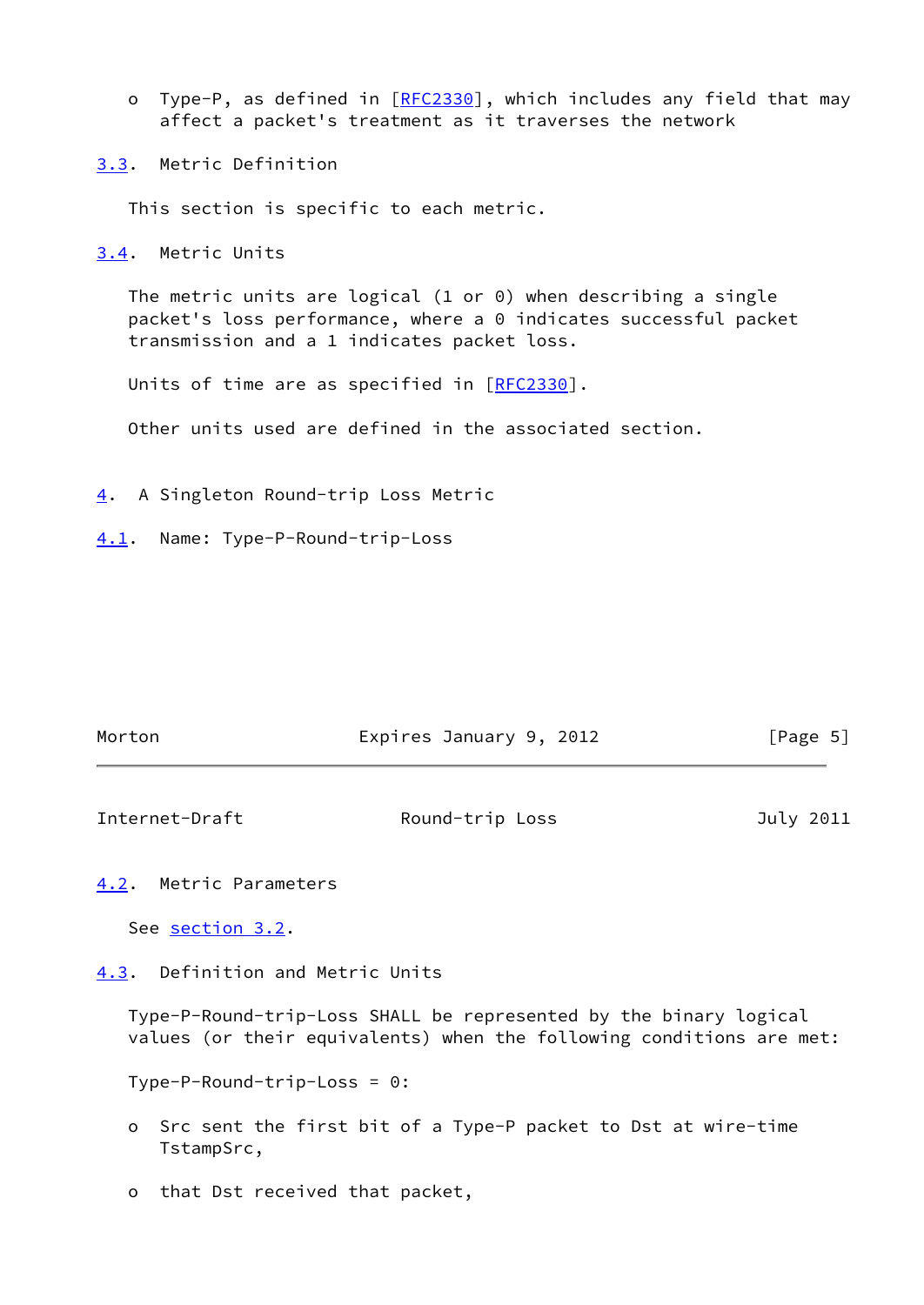- o the Dst sent a Type-P packet back to the Src as immediately as possible, and
- o that Src received the last bit of the reflected packet prior to wire-time TstampSrc + Tmax.

Type-P-Round-trip-Loss = 1:

- o Src sent the first bit of a Type-P packet to Dst at wire-time TstampSrc,
- o that Src did not receive the last bit of the reflected packet before the waiting time lapsed at TstampSrc + Tmax.

Possible causes for the Loss = 1 outcome are:

- o the Dst did not receive that packet,
- o the Dst did not send a Type-P packet back to the Src, or
- o the Src did not receive a reflected Type-P packet sent from the Dst.

 Following the precedent of[RFC2681], we make the simplifying assertion:

Type-P-Round-trip-Loss(Src->Dst) = Type-P-Round-trip-Loss(Dst->Src)

 (and agree with the rationale presented there, that the ambiguity introduced is a small price to pay for measurement efficiency).

Therefore, each singleton can be represented by pairs of elements as

| Morton | Expires January 9, 2012 | [Page 6] |  |
|--------|-------------------------|----------|--|
|        |                         |          |  |

<span id="page-6-0"></span>Internet-Draft **Round-trip Loss** July 2011

follows:

- o TstampSrc, the wire time of the packet at the Src (beginning the round-trip journey).
- o L, either zero or one (or some logical equivalent), where L=1 indicates loss and L=0 indicates successful round-trip arrival prior to TstampSrc + Tmax.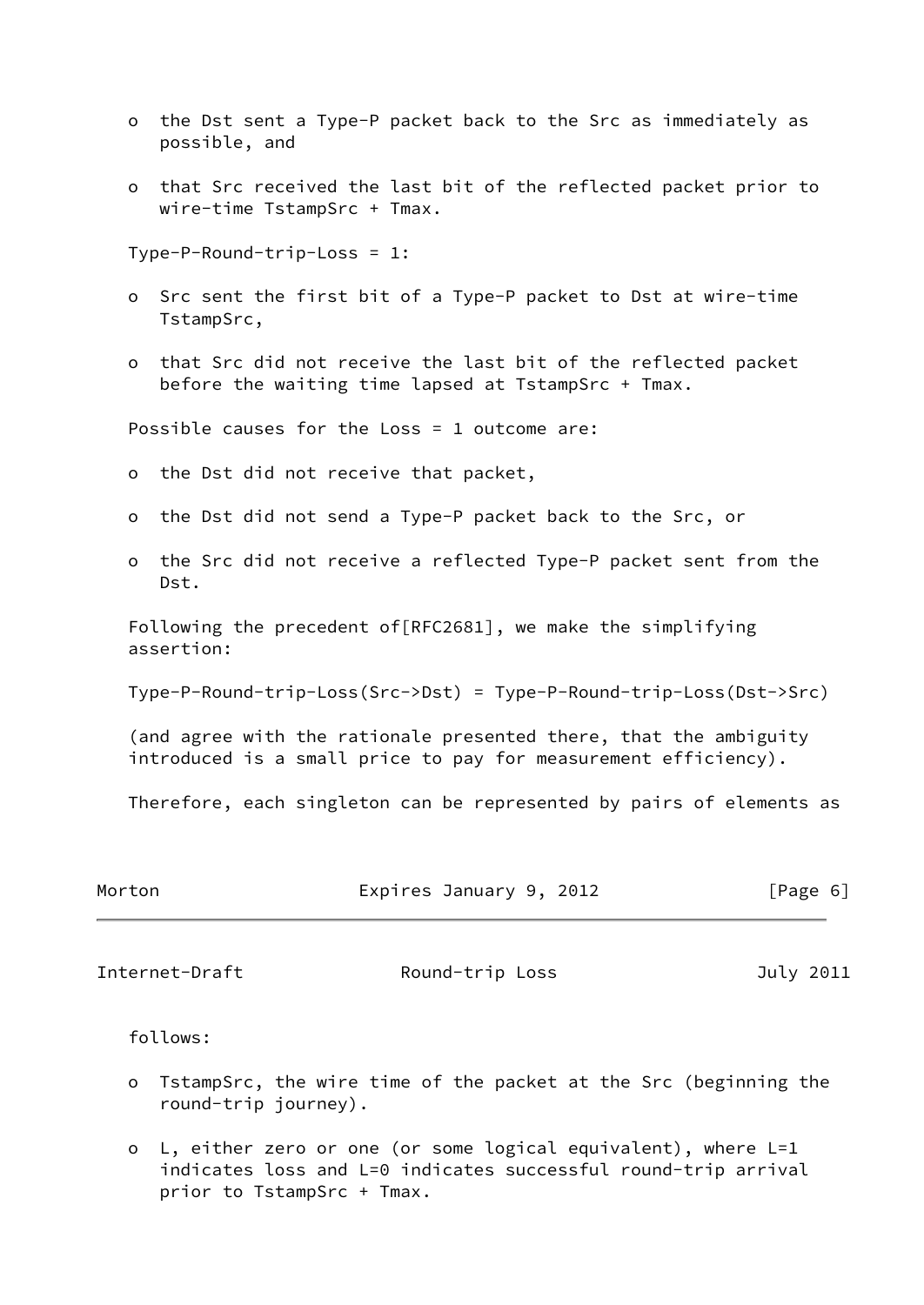# <span id="page-7-0"></span>[4.4](#page-7-0). Discussion and other details

See [\[RFC2680](https://datatracker.ietf.org/doc/pdf/rfc2680)] and [[RFC2681](https://datatracker.ietf.org/doc/pdf/rfc2681)] for extensive discussion, methods of measurement, errors and uncertainties, and other fundamental considerations that need not be repeated here.

# <span id="page-7-1"></span>[5](#page-7-1). A Sample Round-trip Loss Metric

 Given the singleton metric Type-P-Round-trip-Loss, we now define one particular sample of such singletons. The idea of the sample is to select a particular binding of the parameters Src, Dst, and Type-P, then define a sample of values of parameter TstampSrc. This can be done in several ways, including:

- 1. Poisson: a pseudo-random Poisson process of rate lambda, whose values fall between T and Tf. The time interval between successive values of TstampSrc will then average 1/lambda, as per [\[RFC2330](https://datatracker.ietf.org/doc/pdf/rfc2330)].
- 2. Periodic: a periodic stream process with pseudo-random start time T0 between T and dT, and nominal inter-packet interval incT, as per [\[RFC3432](https://datatracker.ietf.org/doc/pdf/rfc3432)].

 In the metric name, the variable <Stream> SHALL be replaced with the process used to define the sample, using one of the above processes (or other process, the details of which MUST be specified if used).

- <span id="page-7-2"></span>[5.1](#page-7-2). Name: Type-P-Round-trip-Loss-<Sample>-Stream
- <span id="page-7-3"></span>[5.2](#page-7-3). Metric Parameters

See [section 3.2.](#page-4-1)

<span id="page-7-4"></span>[5.3](#page-7-4). Definition and Metric Units

 Given one of the methods for defining the test interval, the sample of times (TstampSrc) and other metric parameters, we obtain a sequence of Type-P-Round-trip-Loss singletons as defined in section

| Morton | Expires January 9, 2012 | [Page 7] |
|--------|-------------------------|----------|
|        |                         |          |

<span id="page-7-5"></span>Internet-Draft Round-trip Loss July 2011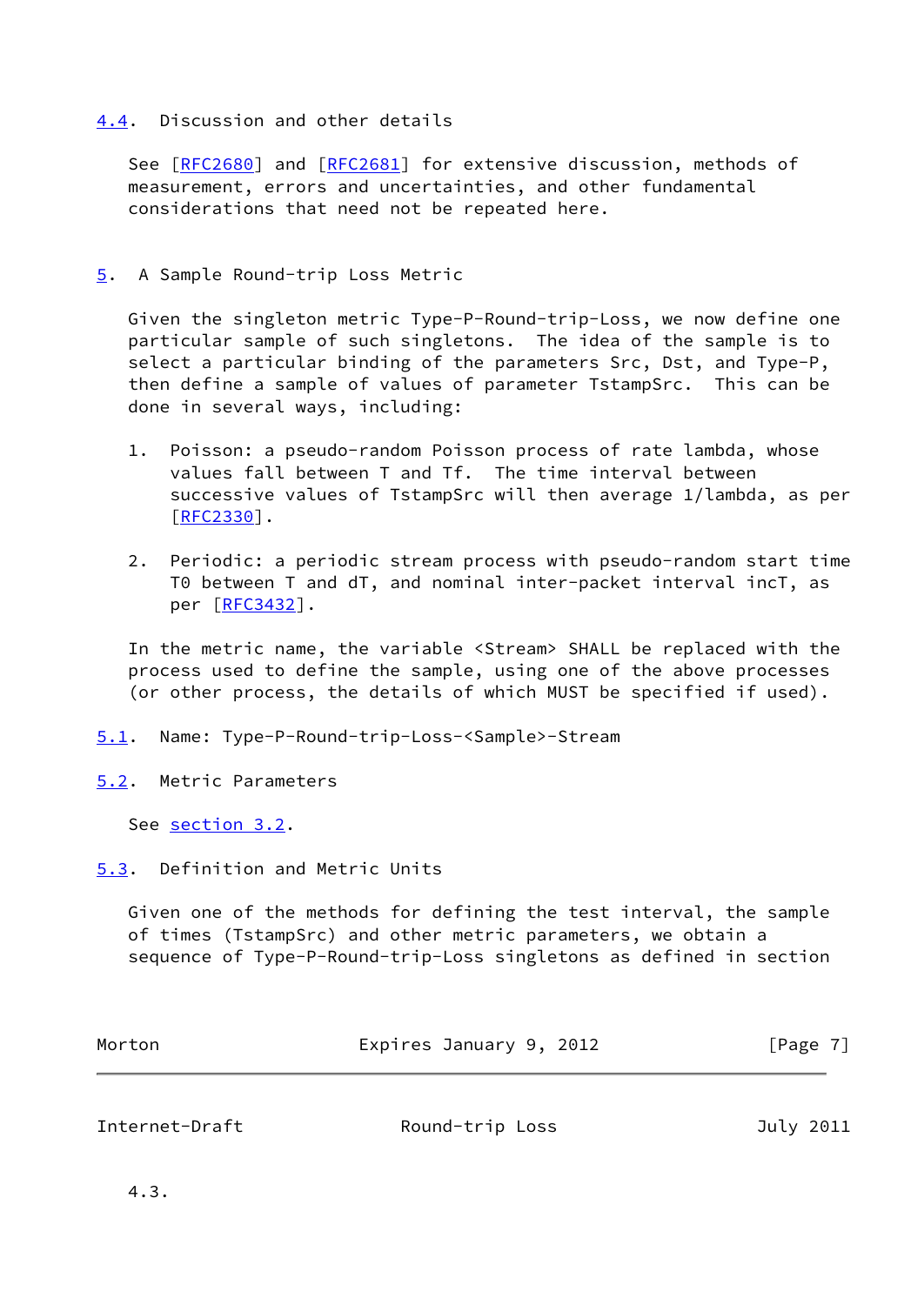Type-P-Round-trip-Loss-<Sample>-Stream SHALL be a sequence of pairs with elements as follows:

- o TstampSrc, as above
- o L, either zero or one (or some logical equivalent), where L=1 indicates loss and L=0 indicates successful round-trip arrival prior to TstampSrc + Tmax.

 where <Sample> SHALL be replaced with "Poisson", "Periodic", or an appropriate term to designate another sample method meeting the criteria of [\[RFC2330](https://datatracker.ietf.org/doc/pdf/rfc2330)].

<span id="page-8-0"></span>[5.4](#page-8-0). Discussion and other details

See [\[RFC2680](https://datatracker.ietf.org/doc/pdf/rfc2680)] and [[RFC2681](https://datatracker.ietf.org/doc/pdf/rfc2681)] for extensive discussion, methods of measurement, errors and uncertainties, and other fundamental considerations that need not be repeated here. However, when these references were approved, the packet reordering metrics in [[RFC4737\]](https://datatracker.ietf.org/doc/pdf/rfc4737) had not yet been defined, nor had reordering been addressed in IPPM methodologies.

 [RFC4737] defines packets that arrive "late" with respect to their sending order as reordered. For example, when packets arrive with sequence numbers 4, 7, 5, 6, then packets 5 and 6 are reordered, and they are obviously not lost because they have arrived within some reasonable waiting time threshold. The presence of reordering on a round-trip path has several likely affects on the measurement.

- 1. Methods of measurement should continue to wait the specified time for packets, and avoid prematurely declaring round-trip loss when a sequence gap or error is observed.
- 2. The time distribution of the singletons in the sample has been significantly changed.
- 3. Either the original packet stream or the reflected packet stream experienced path instability, and the original conditions may no longer be present.

 Measurement implementations MUST address the possibility for packet reordering and avoid related errors in their processes.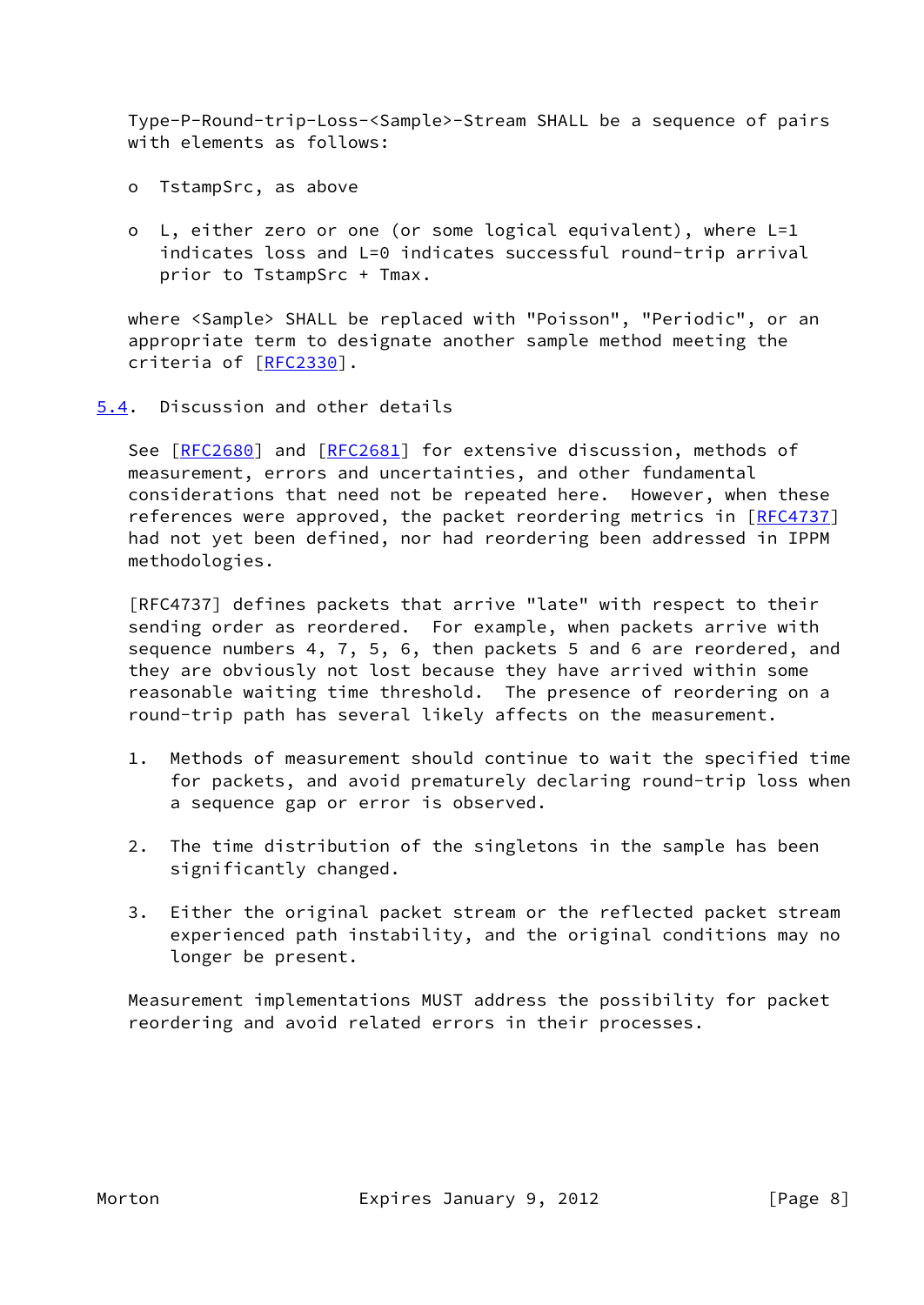<span id="page-9-1"></span>

Internet-Draft Round-trip Loss July 2011

<span id="page-9-0"></span>[6](#page-9-0). Round-trip Loss Statistic

 This section gives the primary and overall statistic for loss performance. Additional statistics and metrics originally prepared for One-way loss MAY also be applicable.

<span id="page-9-2"></span>[6.1](#page-9-2). Type-P-Round-trip-Loss-<Sample>-Ratio

 Given a Type-P-Round-trip-Loss-<Sample>-Stream, the average of all the logical values, L, in the Stream is the Type-P-Round-trip-Loss- <Sample>-Ratio. This ratio is in units of lost packets per round trip transmissions actually attempted.

 In addition, the Type-P-Round-trip-Loss-<Sample>-Ratio is undefined if the sample is empty.

<span id="page-9-3"></span>[7](#page-9-3). Round-trip Testing and One-way Reporting

 This section raises considerations for results collected using a round-trip measurement architecture, such as in TWAMP [[RFC5357](https://datatracker.ietf.org/doc/pdf/rfc5357)].

 The sampling process for the reverse path (Dst->Src) is a conditional process that depends on successful packet arrival at the Dst and correct operation at the Dst to generate the reflected packet. Therefore, the sampling process for the reverse path will be significantly affected when appreciable loss occurs on the Src->Dst path, making an attempt to assess the reverse path performance invalid (for loss or possibly any metric).

 Further, the sampling times for the reverse path (Dst->Src) are a random process that depends on the original sample times (TstampSrc), the one-way-delay for successful packet arrival at the Dst, and time taken at the Dst to generate the reflected packet. Therefore, the sampling process for the reverse path will be significantly affected when appreciable delay variation occurs on the Src->Dst path, making an attempt to assess the reverse path performance invalid (for loss or possibly any metric).

 As discussed above, packet reordering is always a possibility. In addition to the severe delay variation that usually accompanies it, reordering on the Src->Dst path will cause a mis-alignment of sequence numbers applied at the reflector when compared to the sender numbers. Measurement implementations SHOULD address this possible outcome.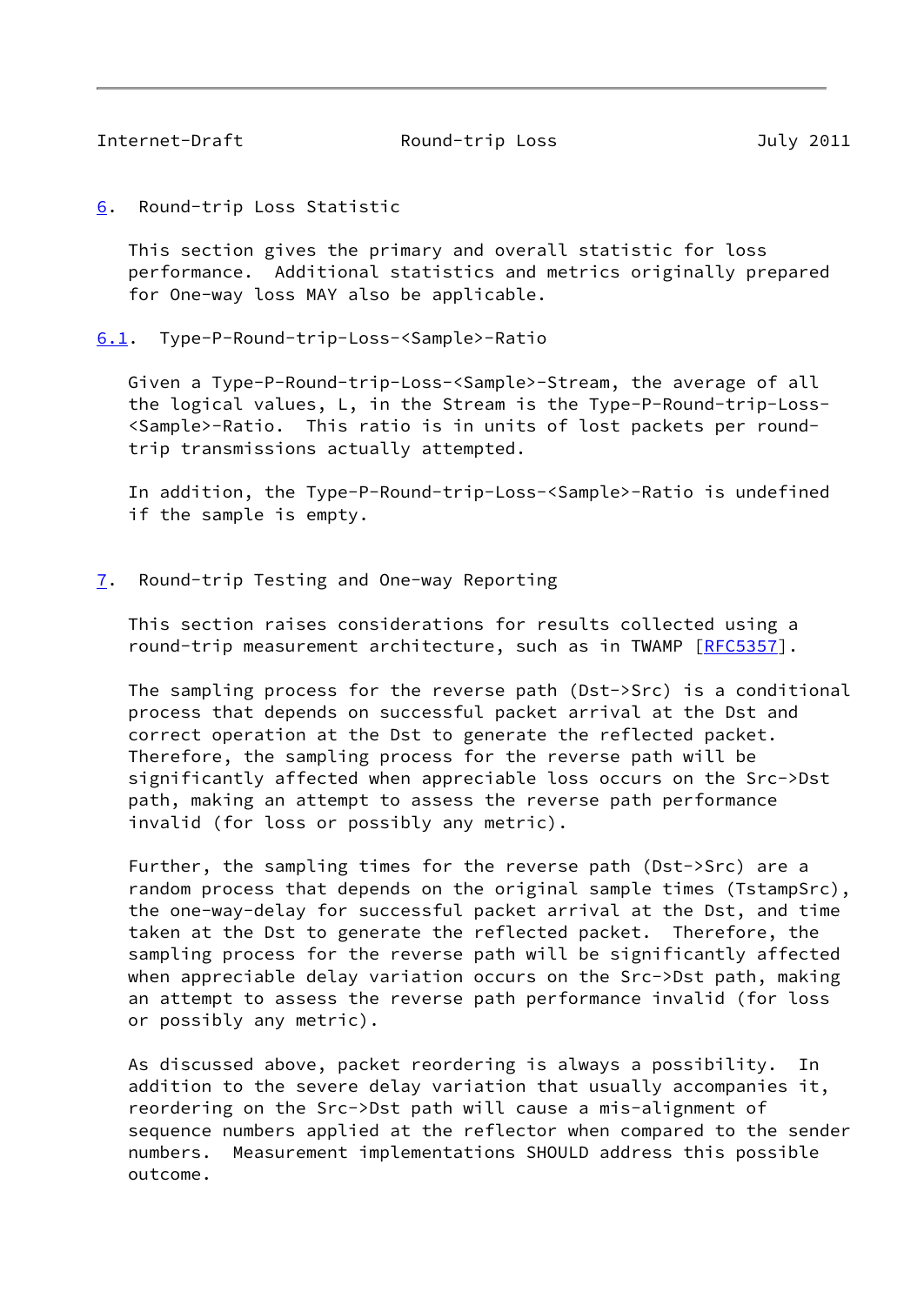<span id="page-10-1"></span>Internet-Draft Round-trip Loss July 2011

<span id="page-10-0"></span>[8](#page-10-0). Measurement Considerations and Calibration

 Prior to conducting this measurement, the participating hosts MUST be configured to send and receive test packets of the chosen Type-P. Standard measurement protocols are capable of this task [\[RFC5357](https://datatracker.ietf.org/doc/pdf/rfc5357)], but any reliable method is sufficient.

 Two key features of the host that receives test packets and returns them to the originating host is described in section [4.2 of \[RFC5357\]](https://datatracker.ietf.org/doc/pdf/rfc5357#section-4.2) . Every received test packet MUST result in a responding packet, and the response MUST be generated as immediately as possible. This implies that interface buffers will be serviced promptly, and that buffer discards will be extremely rare. These features of the measurement equipment MUST be calibrated according to **Section 3.7.3**  [of \[RFC2679\]](https://datatracker.ietf.org/doc/pdf/rfc2679#section-3.7.3), when operating under a representative measurement load (as defined by the user). Both unexpected test packet discards and the systematic and random errors and uncertainties MUST be recorded.

We note that Section [4.2.1 of \[RFC5357\]](https://datatracker.ietf.org/doc/pdf/rfc5357#section-4.2.1) specifies a method to collect all four significant time-stamps needed to describe a packet's round- trip delay [[RFC2681\]](https://datatracker.ietf.org/doc/pdf/rfc2681) and remove the processing time incurred at the responding host. This information supports the measurement of the corresponding One-way Delays encountered on the round-trip path, which can identify path asymmetry or unexpected processing time at the responding host.

<span id="page-10-2"></span>[9](#page-10-2). Security Considerations

# <span id="page-10-3"></span>[9.1](#page-10-3). Denial of Service Attacks

 This metric requires a stream of packets sent from one host (source) to another host (destination) through intervening networks, and back. This method could be abused for denial of service attacks directed at the destination and/or the intervening network(s).

 Administrators of source, destination, and the intervening network(s) should establish bilateral or multi-lateral agreements regarding the timing, size, and frequency of collection of sample metrics. Use of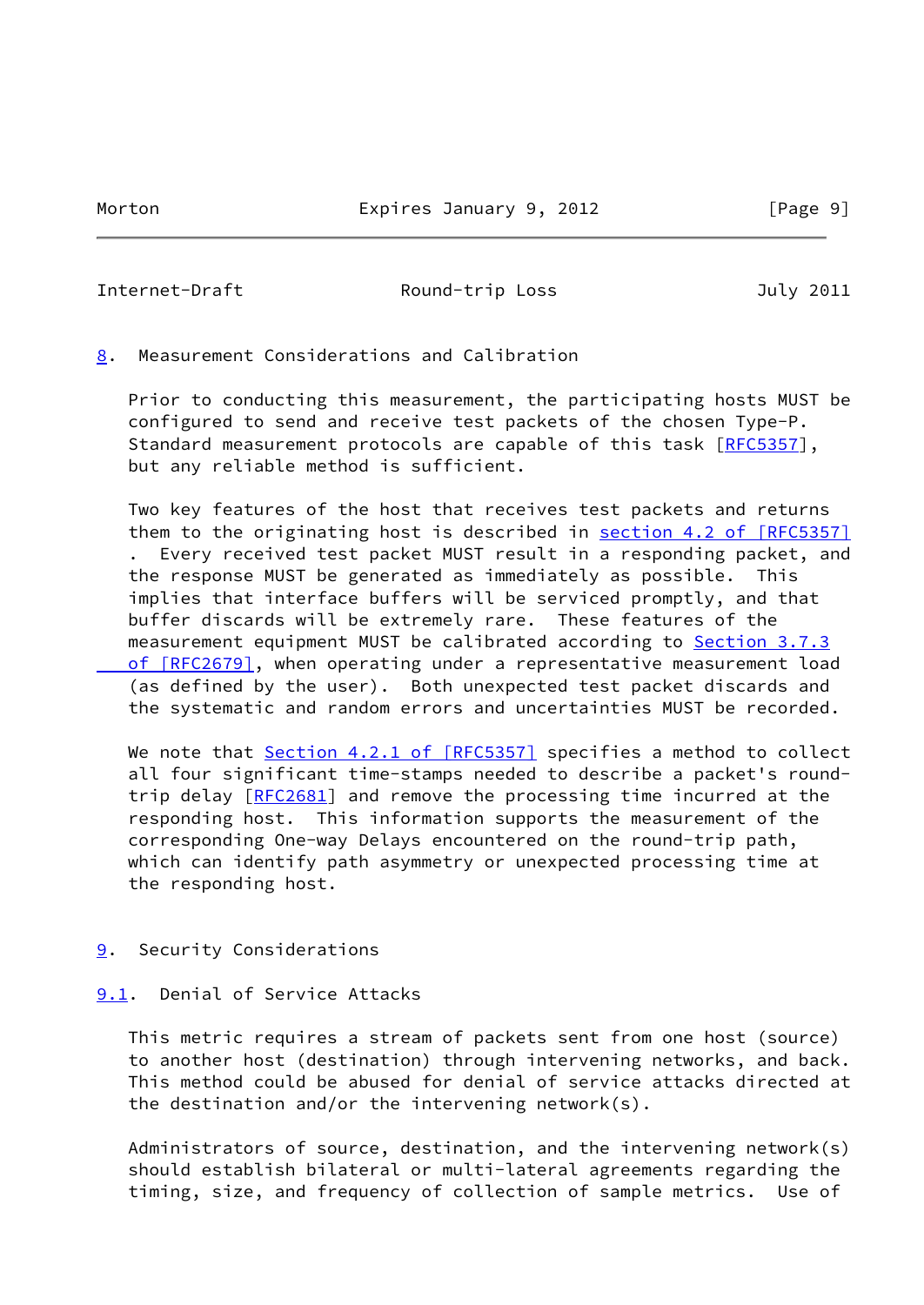this method in excess of the terms agreed between the participants may be cause for immediate rejection or discard of packets or other escalation procedures defined between the affected parties.

<span id="page-11-0"></span>[9.2](#page-11-0). User Data Confidentiality

 Active use of this method generates packets for a sample, rather than taking samples based on user data, and does not threaten user data confidentiality. Passive measurement must restrict attention to the

Morton **Expires January 9, 2012** [Page 10]

<span id="page-11-2"></span>Internet-Draft Round-trip Loss July 2011

 headers of interest. Since user payloads may be temporarily stored for length analysis, suitable precautions MUST be taken to keep this information safe and confidential. In most cases, a hashing function will produce a value suitable for payload comparisons.

<span id="page-11-1"></span>[9.3](#page-11-1). Interference with the metrics

 It may be possible to identify that a certain packet or stream of packets is part of a sample. With that knowledge at the destination and/or the intervening networks, it is possible to change the processing of the packets (e.g. increasing or decreasing delay) that may distort the measured performance. It may also be possible to generate additional packets that appear to be part of the sample metric. These additional packets are likely to perturb the results of the sample measurement.

 To discourage the kind of interference mentioned above, packet interference checks, such as cryptographic hash, may be used.

<span id="page-11-3"></span>[10.](#page-11-3) IANA Considerations

 Metrics defined in IETF are typically registered in the IANA IPPM METRICS REGISTRY as described in initial version of the registry [\[RFC4148](https://datatracker.ietf.org/doc/pdf/rfc4148)]. However, areas for improvement of this registry have been identified, and the registry structure has to be revisited when there is consensus to do so.

 Therefore, the metrics in this draft may be considered for registration in the future, and no IANA Action is requested at this time.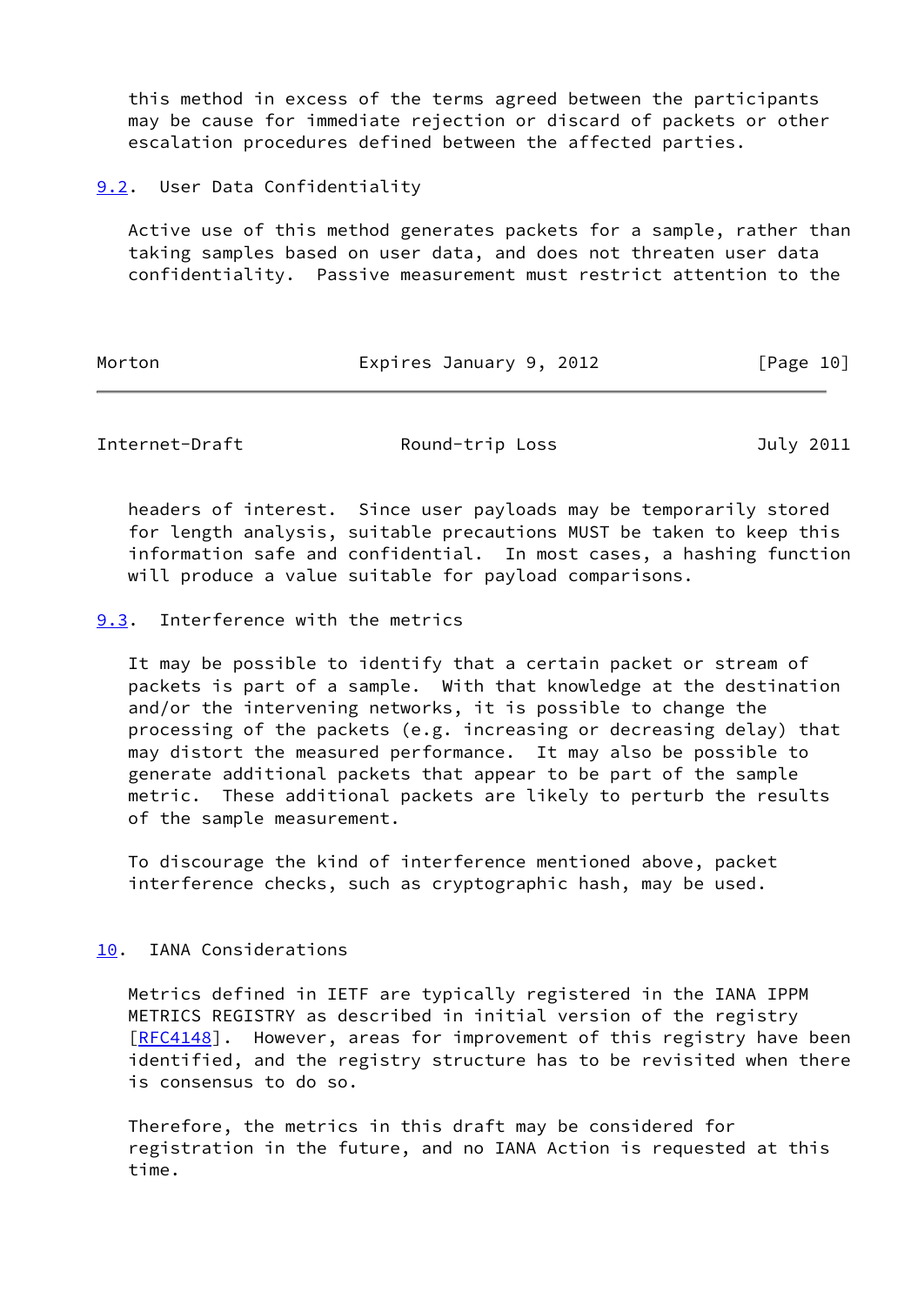#### <span id="page-12-0"></span>[11.](#page-12-0) Acknowledgements

 The author thanks Tiziano Ionta for his careful review of this memo, primarily resulting in the development of measurement considerations using TWAMP [\[RFC5357](https://datatracker.ietf.org/doc/pdf/rfc5357)] as an example method.

<span id="page-12-1"></span>[12.](#page-12-1) References

<span id="page-12-2"></span>[12.1](#page-12-2). Normative References

 [RFC2119] Bradner, S., "Key words for use in RFCs to Indicate Requirement Levels", [BCP 14](https://datatracker.ietf.org/doc/pdf/bcp14), [RFC 2119](https://datatracker.ietf.org/doc/pdf/rfc2119), March 1997.

[RFC2330] Paxson, V., Almes, G., Mahdavi, J., and M. Mathis,

Morton **Expires January 9, 2012** [Page 11]

<span id="page-12-3"></span>Internet-Draft Round-trip Loss July 2011

 "Framework for IP Performance Metrics", [RFC 2330,](https://datatracker.ietf.org/doc/pdf/rfc2330) May 1998.

- [RFC2679] Almes, G., Kalidindi, S., and M. Zekauskas, "A One-way Delay Metric for IPPM", [RFC 2679,](https://datatracker.ietf.org/doc/pdf/rfc2679) September 1999.
- [RFC2680] Almes, G., Kalidindi, S., and M. Zekauskas, "A One-way Packet Loss Metric for IPPM", [RFC 2680](https://datatracker.ietf.org/doc/pdf/rfc2680), September 1999.
- [RFC2681] Almes, G., Kalidindi, S., and M. Zekauskas, "A Round-trip Delay Metric for IPPM", [RFC 2681,](https://datatracker.ietf.org/doc/pdf/rfc2681) September 1999.
- [RFC3393] Demichelis, C. and P. Chimento, "IP Packet Delay Variation Metric for IP Performance Metrics (IPPM)", [RFC 3393](https://datatracker.ietf.org/doc/pdf/rfc3393), November 2002.
- [RFC3432] Raisanen, V., Grotefeld, G., and A. Morton, "Network performance measurement with periodic streams", [RFC 3432,](https://datatracker.ietf.org/doc/pdf/rfc3432) November 2002.
- [RFC4148] Stephan, E., "IP Performance Metrics (IPPM) Metrics Registry", [BCP 108](https://datatracker.ietf.org/doc/pdf/bcp108), [RFC 4148,](https://datatracker.ietf.org/doc/pdf/rfc4148) August 2005.
- [RFC4737] Morton, A., Ciavattone, L., Ramachandran, G., Shalunov, S., and J. Perser, "Packet Reordering Metrics", [RFC 4737,](https://datatracker.ietf.org/doc/pdf/rfc4737)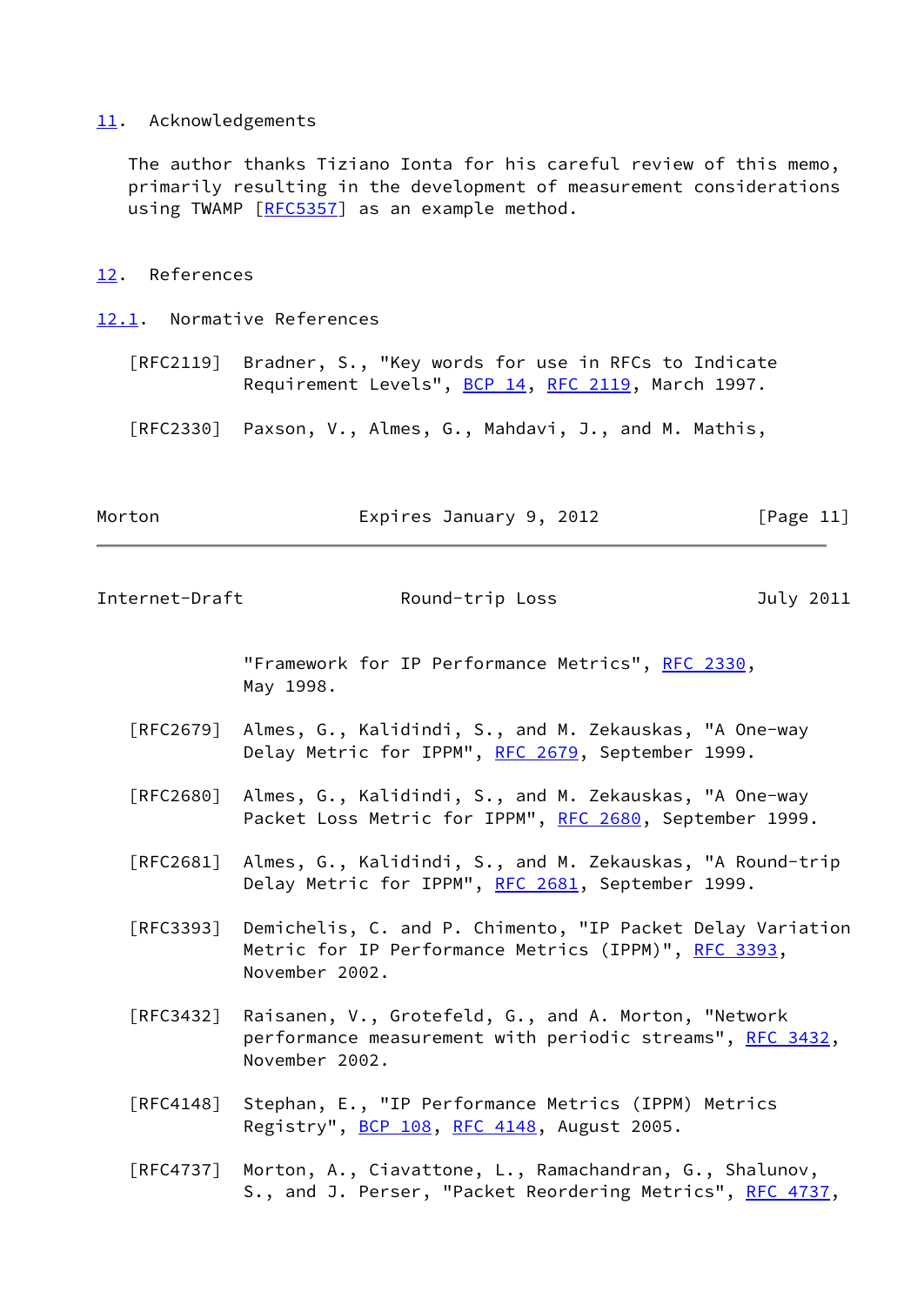November 2006.

- [RFC5357] Hedayat, K., Krzanowski, R., Morton, A., Yum, K., and J. Babiarz, "A Two-Way Active Measurement Protocol (TWAMP)", [RFC 5357,](https://datatracker.ietf.org/doc/pdf/rfc5357) October 2008.
- [RFC5835] Morton, A. and S. Van den Berghe, "Framework for Metric Composition", [RFC 5835](https://datatracker.ietf.org/doc/pdf/rfc5835), April 2010.
- <span id="page-13-0"></span>[12.2](#page-13-0). Informative References
	- [RFC5474] Duffield, N., Chiou, D., Claise, B., Greenberg, A., Grossglauser, M., and J. Rexford, "A Framework for Packet Selection and Reporting", [RFC 5474](https://datatracker.ietf.org/doc/pdf/rfc5474), March 2009.
	- [RFC5481] Morton, A. and B. Claise, "Packet Delay Variation Applicability Statement", [RFC 5481](https://datatracker.ietf.org/doc/pdf/rfc5481), March 2009.
	- [Stats] McGraw-Hill NY NY, "Introduction to the Theory of Statistics, 3rd Edition,", 1974.

| Morton | Expires January 9, 2012 | [Page 12] |
|--------|-------------------------|-----------|
|        |                         |           |

<span id="page-13-1"></span>Internet-Draft **Round-trip Loss** July 2011

Author's Address

 Al Morton AT&T Labs 200 Laurel Avenue South Middletown,, NJ 07748 USA Phone: +1 732 420 1571 Fax: +1 732 368 1192 Email: acmorton@att.com URI: <http://home.comcast.net/~acmacm/>